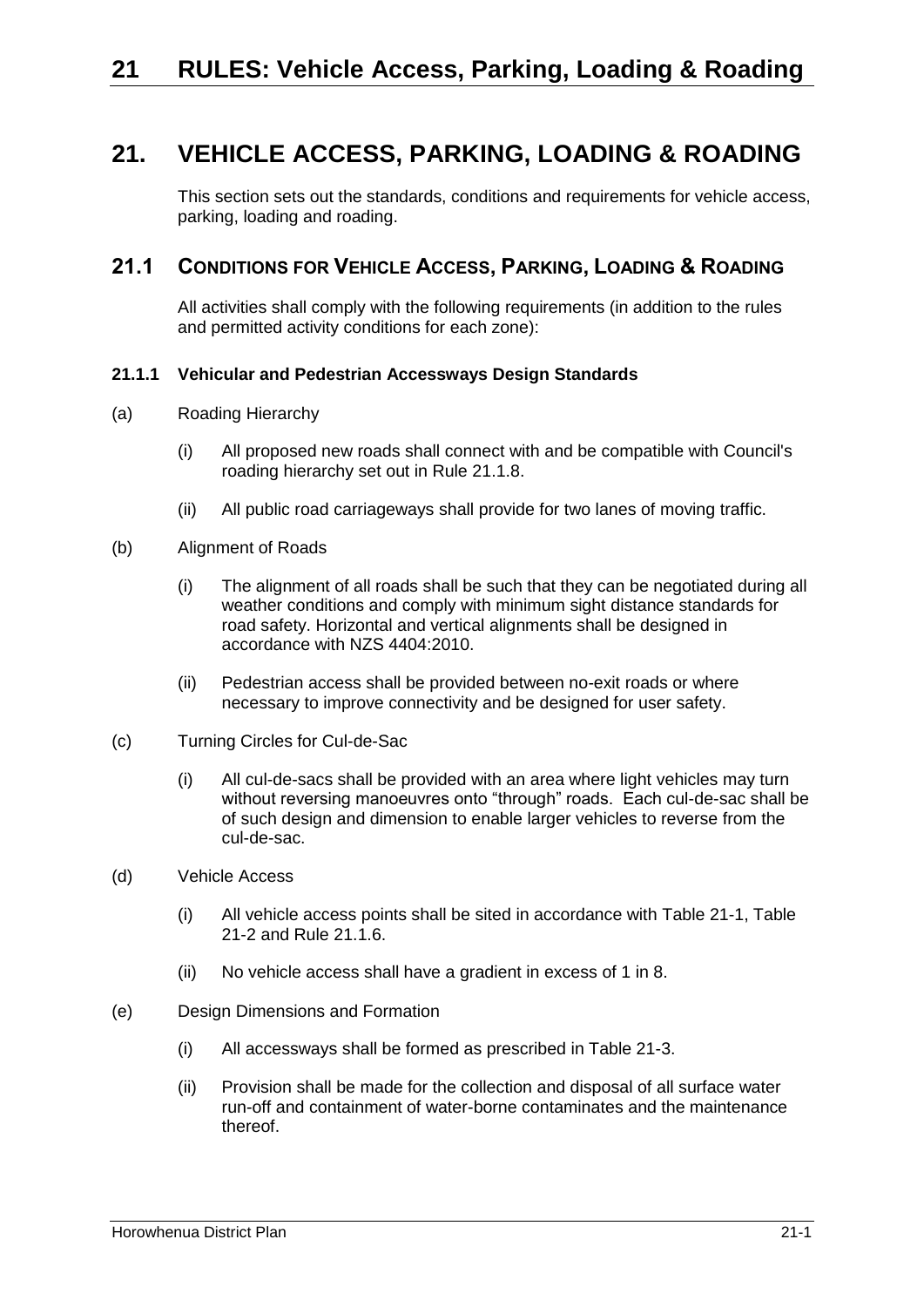(iii) Any vehicle access which crosses a water way shall incorporate culvert crossings appropriate to the volume of water in the water way and the traffic load on the access.

Note: Horizons Regional Council may have additional requirements relating to the quality and quantity of surface water discharged to any waterway, and to the type of activities permitted in waterways (e.g. culvert crossings).

## **21.1.2 Road Intersections (Other than State Highways)**

- (a) Minimum distances between intersections shall be as prescribed in Table 21-2.
- (b) New road intersections shall have minimum sight distances for traffic on adjoining roads in accordance with NZS 4404:2010.

Note: Sight distances are measured at a height of 1.15 metres above ground level.

- (c) The kerb line radius at intersections shall not be less than 6 metres. Intersections with arterial routes shall be specifically designed to provide for bus and heavy vehicle use.
- (d) Any road intersection shall have a minimum permitted angle of 70 degrees.

Note: The preferred angle of road intersection is 90 degrees. Carriageway alignment may be offset from the road alignment to improve intersection angle. Roads intersecting at T-intersections should be offset by at least 40 metres, where practicable.

(e) Corner splays for road purposes shall be vested as road, and shall have minimum horizontal dimension(s) of 6 metres. Rights of way and private roads shall give due consideration to visibility splays especially if accessing onto footpaths and cycleways.

| <b>Posted Road</b><br>Speed (km/hr) | <b>Minimum Sight Stopping Distance for</b><br><b>Accessways (metres)</b> |  |
|-------------------------------------|--------------------------------------------------------------------------|--|
| 50                                  | 60                                                                       |  |
| 70                                  | 96                                                                       |  |
| 80                                  | 115                                                                      |  |
| 100                                 | 170                                                                      |  |

**Table 21-1 Sight Distances for Accessways**

#### **21.1.3 Vehicle Crossings to the State Highways**

- (a) Vehicle crossings on the State Highways shall be permitted provided:
	- (i) There is no alternative road where physical access can be achieved;
	- (ii) There is no more than one vehicle crossing (up to 6 metres in width) to each property;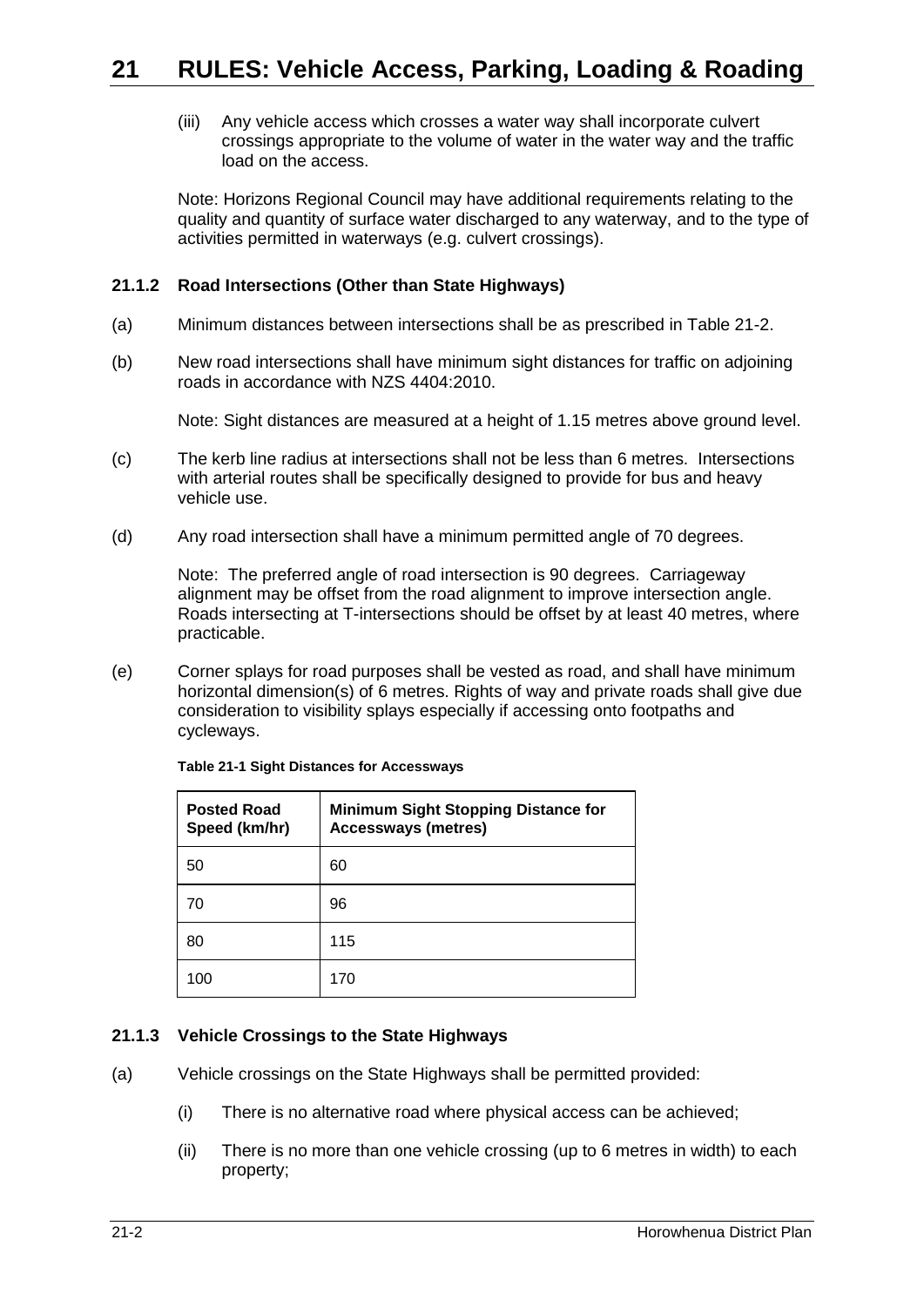(iii) The location of the vehicle crossing and its use shall comply with NZTA requirements and the Transit Planning Policy Manual, Appendix 5B Accessway standards and guidelines.

Note: Under Section 51(2) TNZA 1989, the written permission of NZTA must be obtained prior to commencement of any work on any State Highway.

## <span id="page-2-1"></span>**21.1.4 Vehicle Crossings to all Arterial, Collector and Local Roads**

- <span id="page-2-0"></span>(a) For sites in the Residential, Commercial, Industrial, Greenbelt Residential and Open Space Zones, which have frontage of 30 metres or less to an arterial, collector or local road, no more than one vehicle crossing place shall be permitted.
- (b) For sites in the Residential, Commercial, Industrial, Greenbelt Residential and Open Space Zones which have frontage of more than 30 metres to an arterial, collector or local road, no more than two vehicle crossings shall be permitted, provided there is a minimum distance of 7.5 metres between those crossings unless Table 21-2 applies.
- (c) For sites not provided for in Rules [21.1.4\(a\)](#page-2-0) or [21.1.4\(](#page-2-1)b) vehicle crossing spacing shall be permitted and comply with Table 21-2.

|                                                             | <b>Separation Distances (m)</b>           |       |                                                                        |       |                                           |       |
|-------------------------------------------------------------|-------------------------------------------|-------|------------------------------------------------------------------------|-------|-------------------------------------------|-------|
| 85 <sup>th</sup><br><b>Percentile</b><br>speed*<br>(Kms/hr) | <b>Intersection Spacing</b>               |       | <b>Vehicle Crossing</b><br><b>Spacing from</b><br><b>Intersections</b> |       | <b>Vehicle Crossing</b><br><b>Spacing</b> |       |
|                                                             | <b>Arterial &amp;</b><br><b>Collector</b> | Local | <b>Arterial &amp;</b><br><b>Collector</b>                              | Local | <b>Arterial &amp;</b><br><b>Collector</b> | Local |
| 100                                                         | 800                                       | 500   | 200                                                                    | 40    | 200                                       | 105   |
| 80                                                          | 800                                       | 400   | 100                                                                    | 40    | 100                                       | 70    |
| 70                                                          | 400                                       | 220   | 40                                                                     | 30    | 55                                        | 40    |
| 60                                                          | 200                                       | 80    | 50                                                                     | 20    |                                           |       |
| 50                                                          | 150                                       | 60    | 20                                                                     | 12    |                                           |       |

**Table 21-2 Intersections and Vehicle Crossing Spacing**

\*As measured. If road count measurements are not available, adopt posted speed.

Note: The above separation distances are based on the District's Roading Hierarchy and speed environment of the roads in the District.

#### **21.1.5 Vehicle Crossing Separation from Railway Level Crossings**

(a) New vehicle crossings shall be located a minimum of 30 metres from a railway level crossing.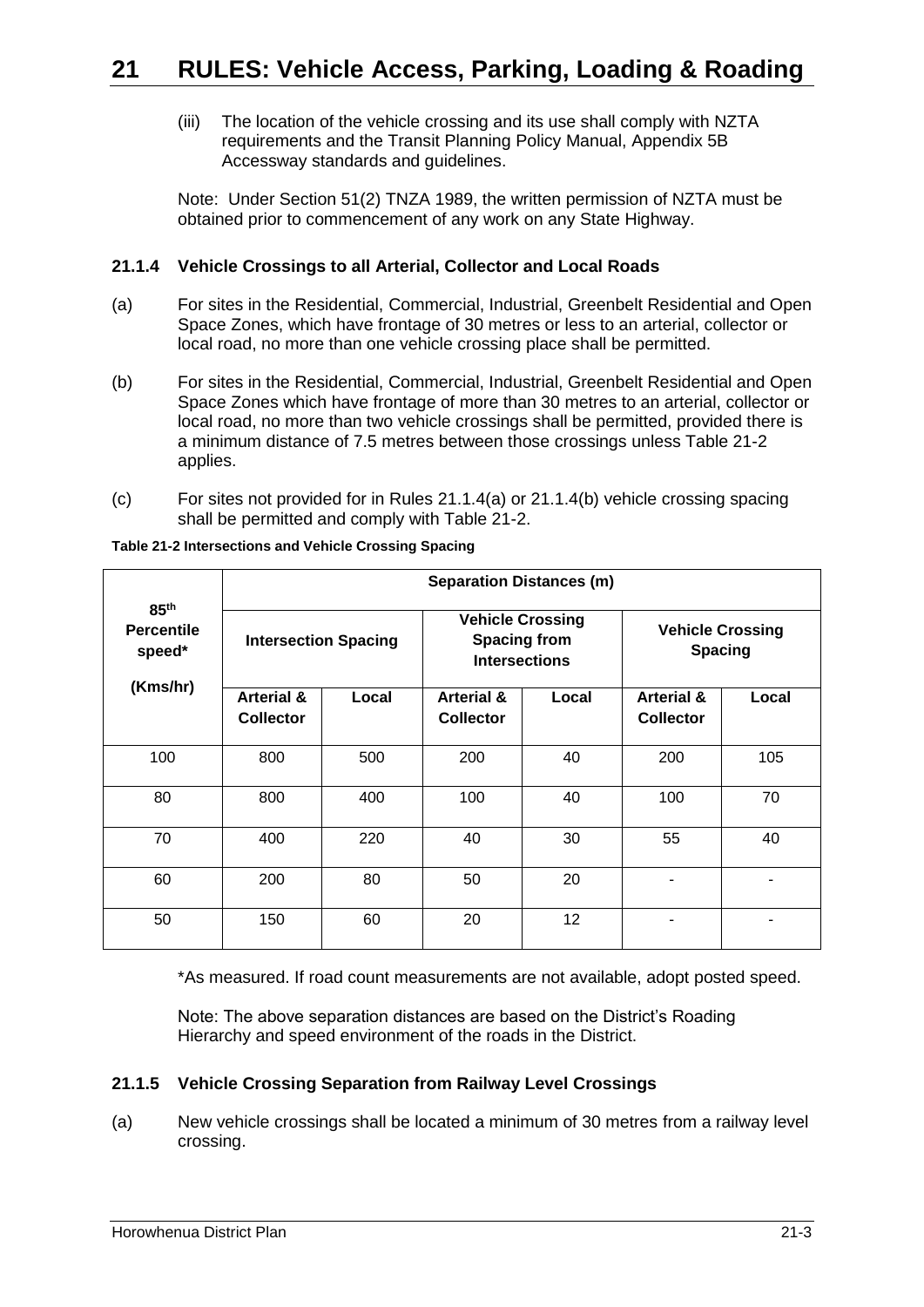# **21 RULES: Vehicle Access, Parking, Loading & Roading**

## <span id="page-3-0"></span>**21.1.6 Construction of Vehicle Crossings**

(a) Where an activity or subdivision involves the creation of a vehicle crossing the formation and its use shall comply with Council's Subdivision and Development Principles and Requirements (Version: July 2014) Appendix One - Vehicle Crossings.

#### **21.1.7 Formation Standards**

- (a) Standards for Pedestrian Facilities
	- (i) As part of any new road in Residential, Commercial, Industrial, Greenbelt Residential and Open Space Zones, pedestrian footpaths shall be provided. Pedestrian footpaths shall be surfaced over their full width with a permanent surfacing layer and designed to minimise any surface water flow across the footpath.
	- (ii) The longitudinal profile of footpaths shall be designed to avoid depressions from vehicular crossings where space permits.
	- (iii) Pram, mobility scooter and wheelchair crossings shall be provided in pedestrian footpaths at road intersections.
	- (iv) Footpath and ramp gradients shall not exceed 1 in 8 except where steps or other safety measures are provided.
- (b) Standards for Roads & Accessways
	- (i) The consent holder or developer shall form and construct all roads to comply with NZS 4404 Land Development and Subdivision Infrastructure and Council's Subdivision and Development Principles and Requirements (Version: July 2014) shall prevail where those provisions alter NZS 4404:2010 unless otherwise stated.
	- (ii) The consent holder or developer shall form and construct all shared access ways, private ways, and private roads to comply with Table 21-3.
	- (iii) In addition to the requirements of Table 21-3, all shared accessways in the Greenbelt Residential zone shall be sealed from the road carriageway to a distance of at least 10 metres inside the property boundary.
	- (iv) In addition to the requirements of Table 21-3, passing bays are to be provided every 50 metres for all shared accessways in the Rural and Greenbelt Residential Zones that are over 150m long and have a formed width less than 5 metres
	- (v) All roads vested with Council shall be formed and sealed to an all-weather hard surface standard and shall incorporate provision for surface water drainage.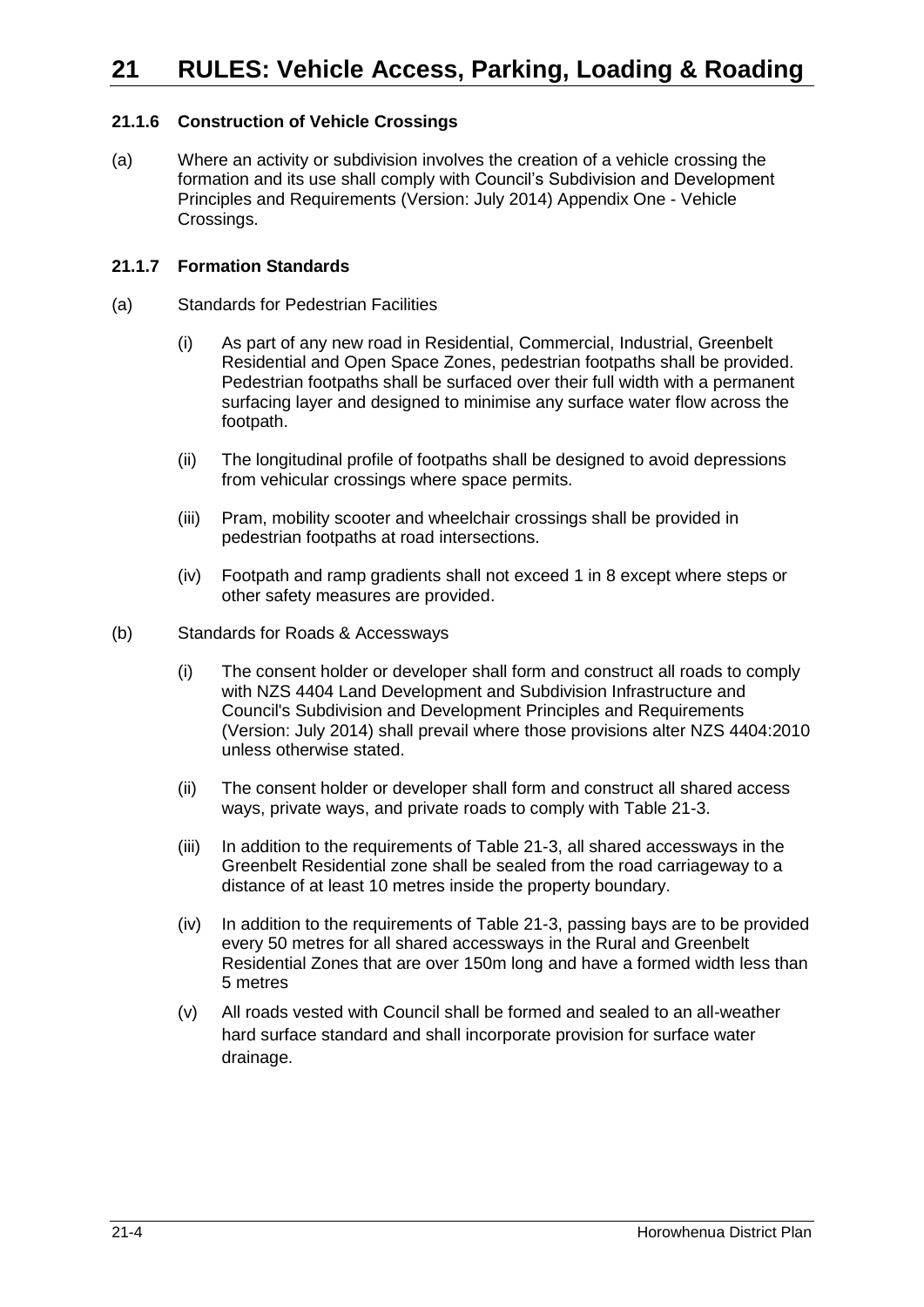| <b>Plan Zone</b>                                                                                                           | <b>Number of</b><br><b>Allotments/Site</b><br><b>Served</b> | <b>Required</b><br><b>Minimum</b><br><b>Legal Width</b>       | <b>Required Minimum</b><br><b>Formation</b>                                                                  | <b>Maximum</b><br><b>Permitted</b><br>Length |
|----------------------------------------------------------------------------------------------------------------------------|-------------------------------------------------------------|---------------------------------------------------------------|--------------------------------------------------------------------------------------------------------------|----------------------------------------------|
| Rural                                                                                                                      | Up to 2                                                     | 6m                                                            | 2.5m formed and metalled<br>to an all-weather standard                                                       | 3km                                          |
|                                                                                                                            | more than 2                                                 | 8-10m<br>5m formed and metalled to<br>an all-weather standard |                                                                                                              | 3km                                          |
| Residential                                                                                                                | 1                                                           | 3m                                                            | 2.5m formed and sealed to<br>an all-weather standard                                                         | 50 <sub>m</sub>                              |
|                                                                                                                            | Up to 3                                                     | 3.5 <sub>m</sub>                                              | 3m formed and sealed to<br>an all-weather standard                                                           | 50 <sub>m</sub>                              |
|                                                                                                                            | 4 or more                                                   | 5m                                                            | 4m formed and sealed to<br>an all-weather standard                                                           | 50 <sub>m</sub>                              |
| Greenbelt<br>Residential<br>(including<br>Waitarere<br><b>Rise Overlay</b><br>and Foxton<br><b>Beach North</b><br>Overlay) | 1                                                           | 3m                                                            | 2.5m formed and sealed to<br>an all-weather standard                                                         | 50 <sub>m</sub>                              |
|                                                                                                                            | $2$ to $3$                                                  | 6m                                                            | 4m formed and metalled to<br>an all-weather standard                                                         | 150m                                         |
|                                                                                                                            | 4 or more                                                   | 8m                                                            | 5m formed and metalled to<br>an all-weather standard                                                         | 150m                                         |
| Commercial                                                                                                                 | 3 or less                                                   | 4.5m                                                          | 4.5m formed and sealed to<br>an all-weather standard                                                         | 50 <sub>m</sub>                              |
|                                                                                                                            | 4 or more                                                   | 7 <sub>m</sub>                                                | 6m formed and sealed to<br>an all-weather standard                                                           | 100m                                         |
| Industrial                                                                                                                 | 1 or more                                                   | 6m                                                            | 5m formed and sealed to<br>an all-weather standard<br>where 2 or more allotments<br>are served by the access | 100m                                         |

**Table 21-3 Accessway Dimensions**

- (vi) In addition to the requirements of Table 21-3, all shared accessways in the Greenbelt Residential (Foxton Beach North Overlay) Zone shall be sealed from the road carriageway to a distance of at least 10 metres inside the property boundary.
- (vii) In addition to the requirements of Table 21-3 passing bays are to be provided every 50 metres for all shared accessways in the Greenbelt Residential (Foxton Beach North Overlay) Zone that are over 150 metres long and have a formed width less than 5 metres.
- (c) Standards for Rail Level Crossings
	- (i) Where any accessway crosses a rail level crossing, it shall be formed at the same level as the level crossing for 20 metres both sides of the level crossing and shall be approved by New Zealand Railways Corporation.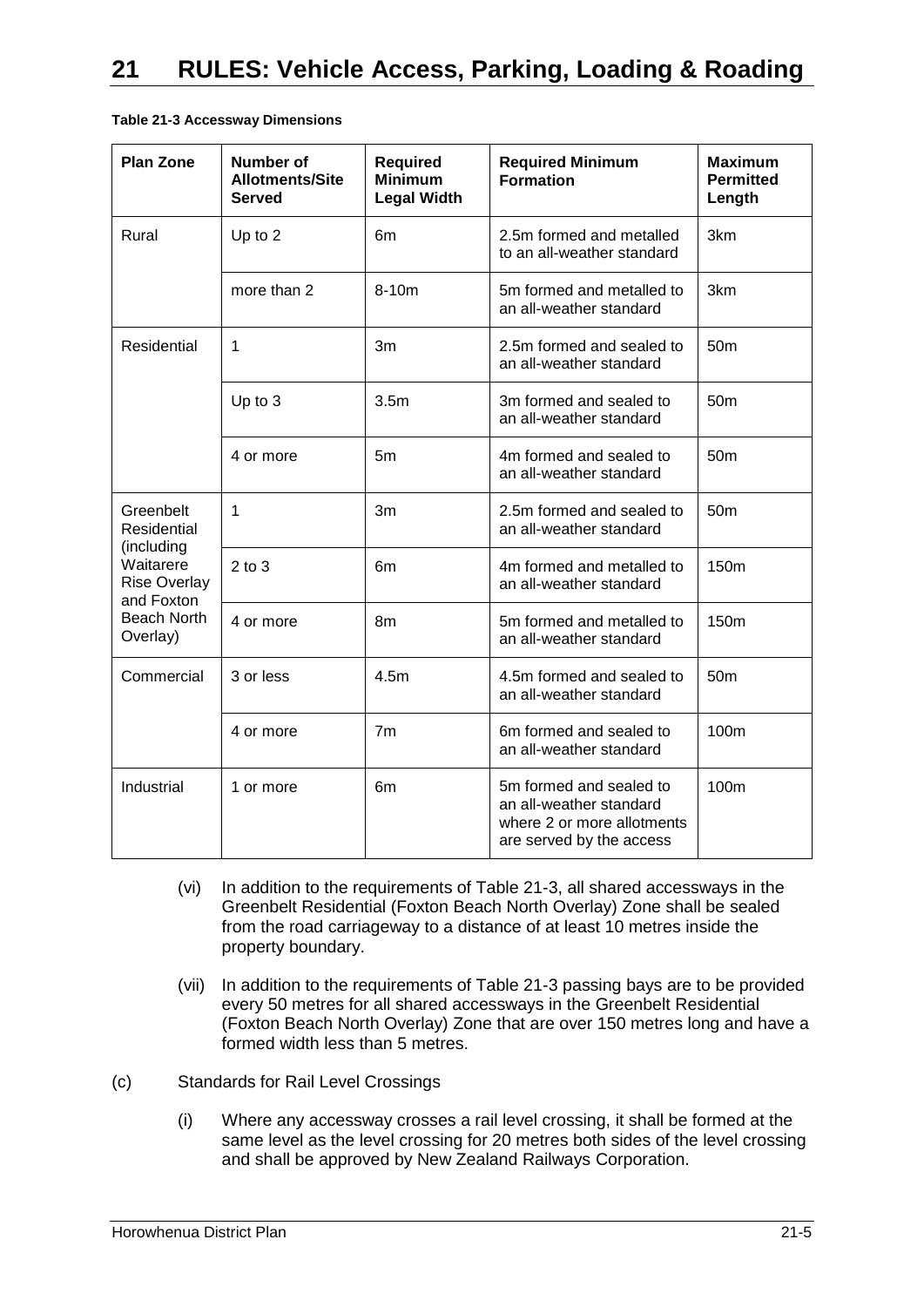#### (d) Cycleways

- (i) Cycle traffic shall be provided for within road carriageways. Road design shall ensure adequate and safe lane width and riding surfaces to incorporate both cycles and vehicles.
- (ii) Where cycle traffic is not provided for within the road carriageways separate shared pedestrian/cycle paths, not forming part of a road carriageway, shall be provided with a minimum width of 1.8 metres.

#### <span id="page-5-0"></span>**21.1.8 Roading Hierarchy**

The following definitions have been used in identifying the roading hierarchy.

**Arterial** – Road which forms part of the network of important district arterial routes that predominantly carry through traffic and the major traffic movements within and between settlements.

**Collector** – Locally preferred routes forming a link between the arterial roads and residential, commercial, industrial, open space and rural areas. Although having a major through traffic function, they also serve adjacent properties.

**Local** – Roads with the main function of providing access to properties and connectivity within a local area.

| <b>Arterial</b>                                                    | <b>Collector</b>                            |
|--------------------------------------------------------------------|---------------------------------------------|
| Foxton Beach Road                                                  | Arapaepae Road (Not SH57)                   |
| Foxton-Shannon Road                                                | <b>Bartholomew Road</b>                     |
| Hokio Beach Road (Levin) (from State<br>Highway 1 to Moutere Road) | <b>Bath Street</b>                          |
| Ladys Mile                                                         | <b>Cambridge Street</b>                     |
| Mangahao Road to Blackwood Drive                                   | Gladstone Road from Tararua Road<br>(North) |
| Queen Street (Levin)                                               | <b>Hickford Road</b>                        |
| <b>Robinson Street</b>                                             | Himatangi Block Road                        |
| Roslyn Road (Levin)                                                | Kawiu Road                                  |
| <b>Union Street</b>                                                | Koputaroa Road                              |
| Waitarere Beach Road (Rural)                                       | <b>Liverpool Street</b>                     |
|                                                                    | <b>MacArthur Street</b>                     |
|                                                                    | Main Street, Foxton                         |
|                                                                    | Mako Mako Road                              |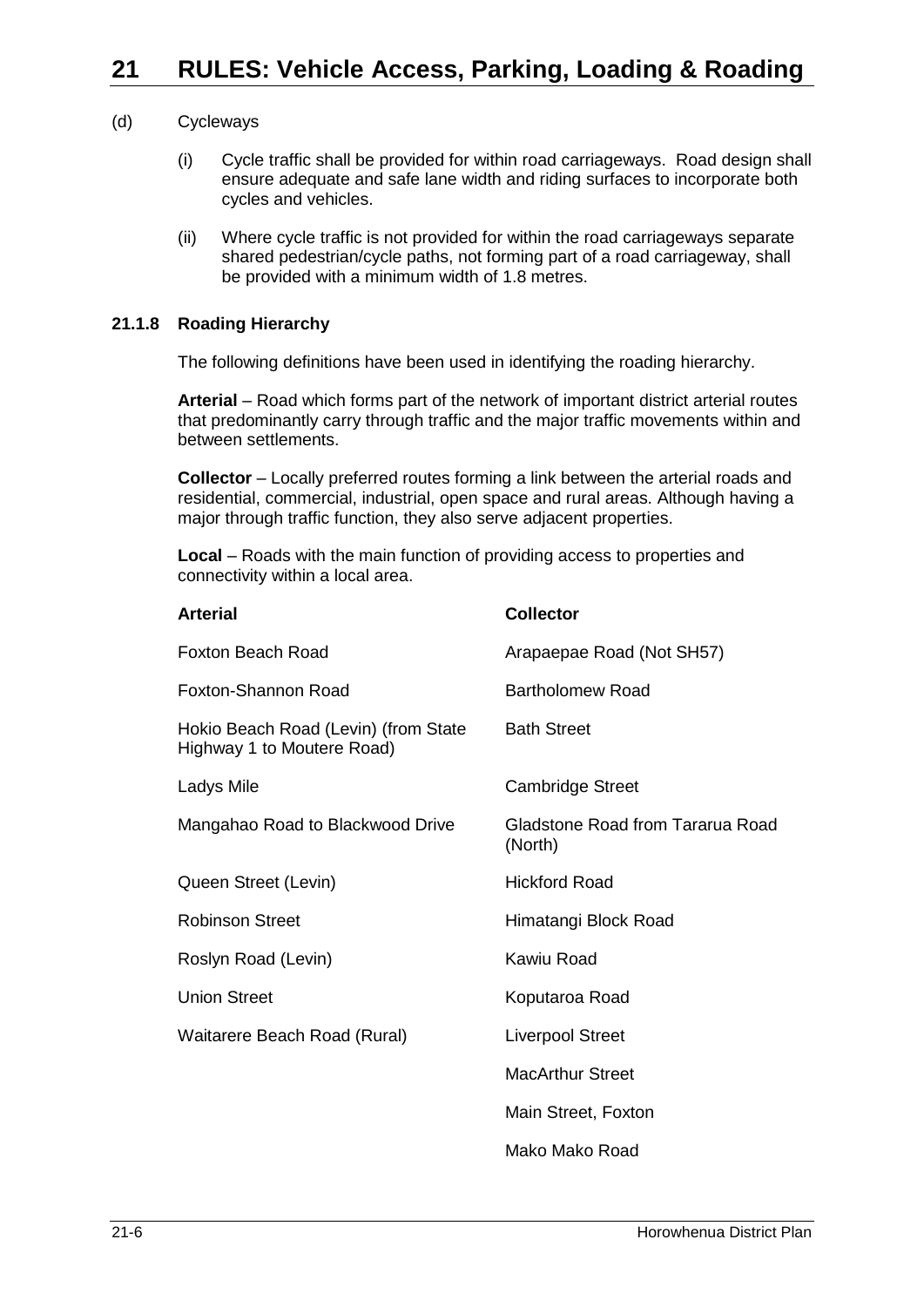# **21 RULES: Vehicle Access, Parking, Loading & Roading**

| <b>Arterial</b> | <b>Collector</b>                       |
|-----------------|----------------------------------------|
|                 | Manakau South Road                     |
|                 | <b>McKenzie Street</b>                 |
|                 | Motuiti Road                           |
|                 | Muhunoa East Road to Arapaepae<br>Road |
|                 | Queen Street (East) (Rural)            |
|                 | Queenwood Road                         |
|                 | <b>Salisbury Street</b>                |
|                 | Seabury Avenue                         |
|                 | South Manakau Road                     |
|                 | <b>Tane Road</b>                       |
|                 | <b>Tararua Road</b>                    |
|                 | <b>Tavistock Road</b>                  |
|                 | <b>Tiro Tiro Road</b>                  |
|                 | Victoria Street, Foxton                |
|                 | Waikawa Beach Road                     |
|                 | Waitohu Valley Road                    |
|                 | Weraroa Road                           |
|                 | <b>Wylie Road</b>                      |

#### **Local Roads**

All other roads.

## **21.1.9 Vehicle Parking Standards**

(a) Parking for the Disabled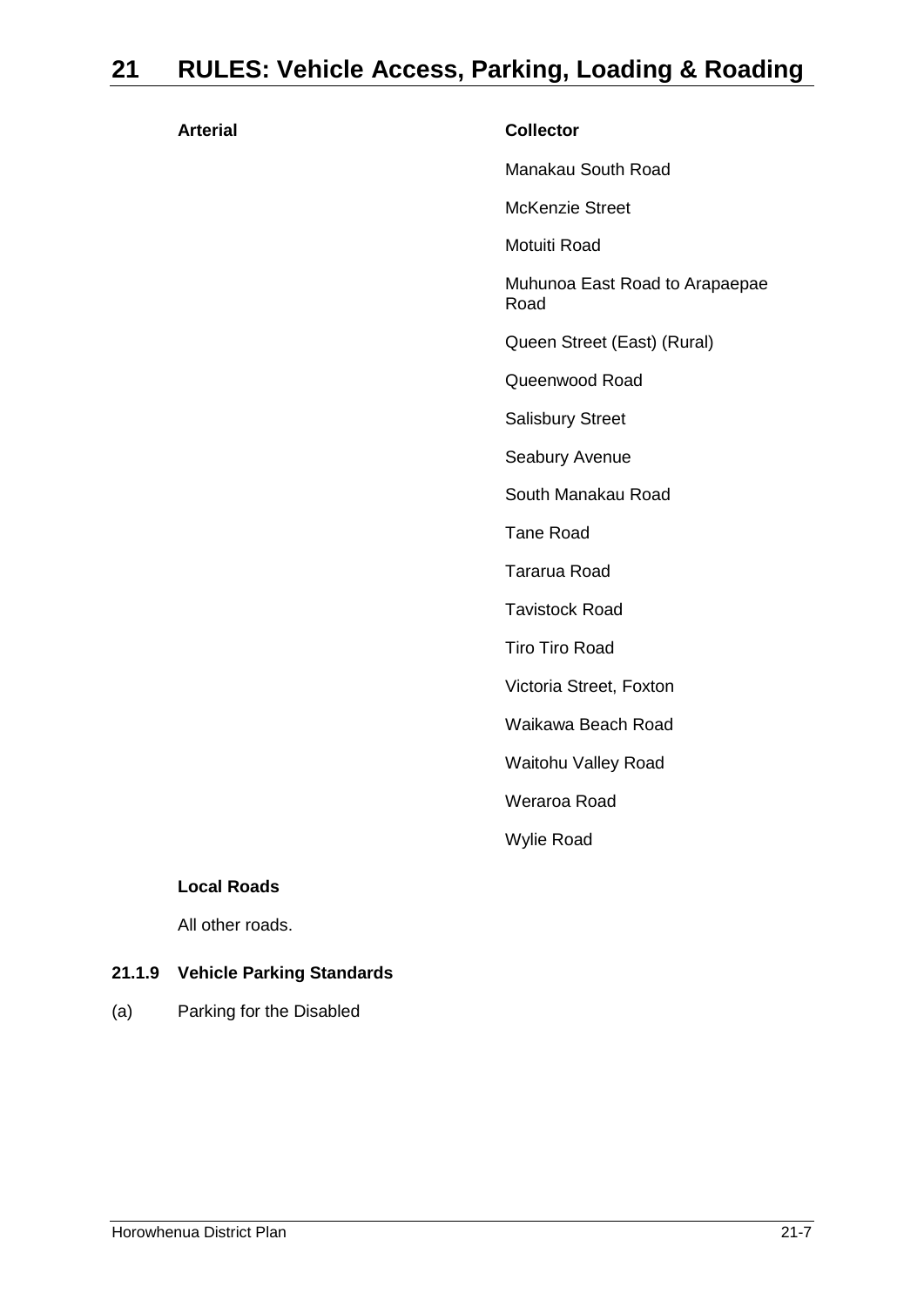## **21 RULES: Vehicle Access, Parking, Loading & Roading**

- (i) All commercial, community, and/or industrial activities are required to provide the greater of one (1) onsite mobility carpark or the number of mobility carparks required by other legislation (notably the Disabled Persons Community Welfare Act 1975 and the Building Code), except if the activity is located in the Levin, Foxton and Shannon Town Centre or Pedestrian Overlays Areas.
- (b) Vehicle Access and Manoeuvring Space to be provided

Any vehicle parking spaces shall be provided with practical vehicular access from a public road. Sufficient manoeuvring space shall be provided to enable vehicles to enter and leave the parking area in a forward direction in the following situations:

- (i) Where the site gains access from a State Highway; or
- (ii) The vehicle parking area contains more than three (3) parking spaces; or
- (iii) Any of the parking spaces are located further than 30 metres from the road; or
- (iv) Where the site is a rear site with access by way of an access leg or driveway.
- (c) Vehicle Parking Spaces and Access Aisles to Remain Clear
	- (i) The space that is dedicated on any site for vehicle parking and access shall remain unobstructed by other activities and shall not be diminished by the storage of goods or erection of any structure.
- (d) Design of Vehicle Parking Spaces
	- (i) Any parking spaces shall be of usable shape and have a minimum dimension to accommodate a 90 percentile car tracking curve with manoeuvring space in accordance with AS/NZS 2890.1:2004 Parking facilities-Off street car parking and AS/NZS 2890.6:2009 for off street parking for people with disabilities.
- (e) Standard of Formation for Vehicle Parking Spaces
	- (i) In the Residential, Commercial, Industrial, Greenbelt Residential and Open Space Zones, all vehicle parking spaces and access aisles shall be formed, metalled, and surfaced to an all-weather hard surface standard and shall be provided with surface water drainage and containment of water borne contaminants which shall be regularly maintained by the owner in accordance with the requirements of Rule 24.2.4.
	- (ii) In the Rural Zone, all vehicle parking spaces and access aisles shall be formed and metalled to an all-weather standard and shall be provided with surface water drainage and containment of water borne contaminants which shall be regularly maintained by the owner in accordance with the requirements of Rule 24.2.4.
	- (iii) All parking areas that are available to the public shall be provided with night lighting.
	- (iv) Any parking area which comprises five (5) or more parking spaces and which adjoins a residential zone except where the parking area is associated with Council recreational areas or within road reserve shall be screened along the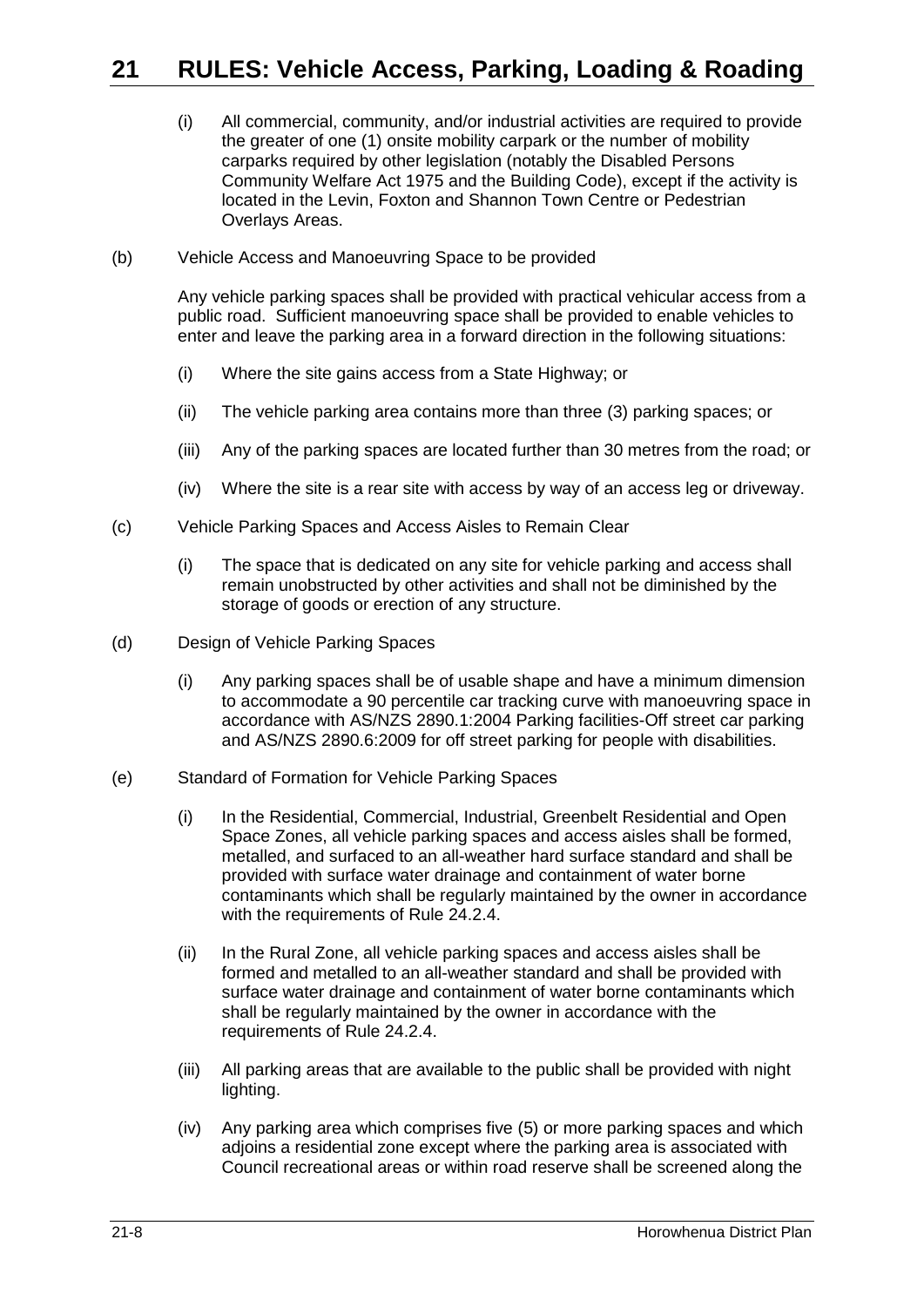boundary adjoining that Residential Zone by planting or a solid screen fence not less than 1.5 metres in height.

(v) All parking areas, short term stopping areas and access thereto shall have, adjacent to their boundary with any road and footpath, a permanent barrier or raised kerb to prevent vehicles entering or leaving the site at any point other than the approved vehicle access crossing point. "Trip" hazards are not to be created.

#### **21.1.10 Vehicle Loading Conditions**

- (a) Obligation to Provide Loading Facilities
	- (i) Every activity shall make provision for the off-street loading and unloading of goods onto or from delivery vehicles associated with that activity.
	- (ii) Where any activity is changed (and or upgraded) or any building erected or altered, provision for loading or unloading facilities within the site shall be sufficient to serve the operations or activities undertaken on the site.
- (b) Vehicle Access to be Provided

Each required loading space shall be provided with practical vehicular access from a public road. Loading spaces and access aisles are to remain clear. The space that is dedicated on any site for loading and unloading of vehicles shall remain unobstructed by other activities and shall not be diminished by the storage of goods or erection of any structure. Sufficient manoeuvring space shall be provided to enable vehicles to enter and leave the site in a forward direction in the following situations:

- (i) Where the site gains access from a State Highway; or
- (ii) The vehicle parking area contains more than three (3) parking spaces; or
- (iii) Any of the parking spaces is located further than 30 metres from the road; or
- (iv) Where the site is a rear site with access by way of an access leg or driveway onto an Arterial or Collector road.
- (c) Loading Spaces and Access Aisles to Remain Clear
	- (i) The space that is dedicated on any site for loading and unloading of vehicles shall remain unobstructed by other activities and shall not be diminished by the storage of goods or erection of any structure.
- (d) Design of Loading Spaces
	- (i) Each required loading space shall be of usable shape and have a minimum length of 8.5 metres, minimum width of 3.5 metres, and minimum clear height of 4.5 metres. Sufficient manoeuvring space shall be provided to accommodate an 8 metre rigid two-axle truck using a 12.5 metre radius tracking curve as per NZTA's RTS 18, New Zealand on-road tracking curves for heavy motor vehicles. Additional information regarding design can be obtained from AS 2890.2:2002 Parking Facilities-Off street commercial vehicle facilities. On industrial and commercial sites where articulated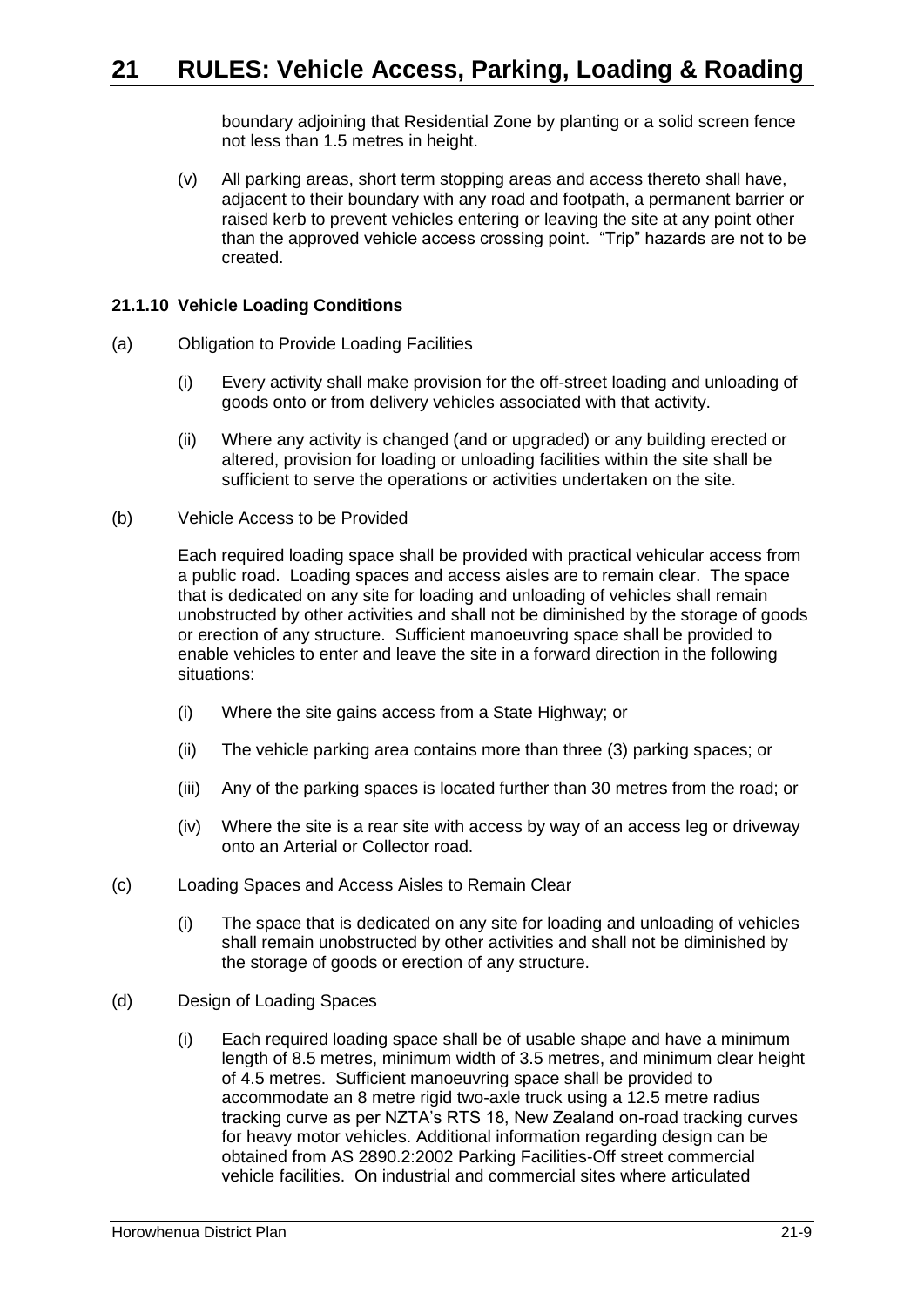vehicles are likely to be used, the layout shall be designed to accommodate such vehicles.

Note: If insufficient design causes conflict in traffic movements then restrictions may be placed on the type of heavy motor vehicle allowed to load or unload on the site.

- (e) Conditions of Construction of Loading Spaces
	- (i) All required loading spaces and access aisles required by this District Plan shall be formed and surfaced to an all-weather hard surface standard and shall be provided with surface water drainage and containment of waterborne contaminants that shall be regularly maintained by the Lot owner in accordance with the requirements of Rule 24.2.4, with the exception of rural loading spaces not imposing on road reserve which can be metalled to an allweather hard surface standard.
- (f) Farm Loading Ramps
	- (i) Farm loading ramps shall be designed so that vehicles using the ramp do not have to reverse onto or off an Arterial or Collector Route, or park on any part of the carriageway of any road while loading or unloading.
	- (ii) The minimum sight distance from any farm loading ramp which is designed so that vehicles using it have to park on any part of a non-arterial or non-collector route shall be 115 metres. If this sight distance is not available, the landowner shall provide advance warning to approaching traffic that the loading or unloading is taking place.

## **21.1.11 Railway Level Crossing Requirements**

- (a) Activities and Subdivision near Existing Level Crossings
	- (i) Maintaining the sight triangle requirements set out in this rule is important to maintain clear visibility around level crossings to reduce the risk of collisions.
	- (ii) The requirements set out in (b) below apply only to level crossings without alarms or barriers arms, while the requirements set out in (c) below apply to all level crossings.
	- (iii) All the requirements set out in this rule apply during both the construction and operation stages of any land use activities or subdivision.
- (b) Approach Sight Triangles at Level Crossings without Alarms and/or Barrier Arms
	- (i) A road vehicle driver when approaching a level crossing with signs and without alarms or barrier arms needs to be able to either:
	- see a train and stop before the crossing; or
	- to continue at the approach speed and cross the level crossing safely.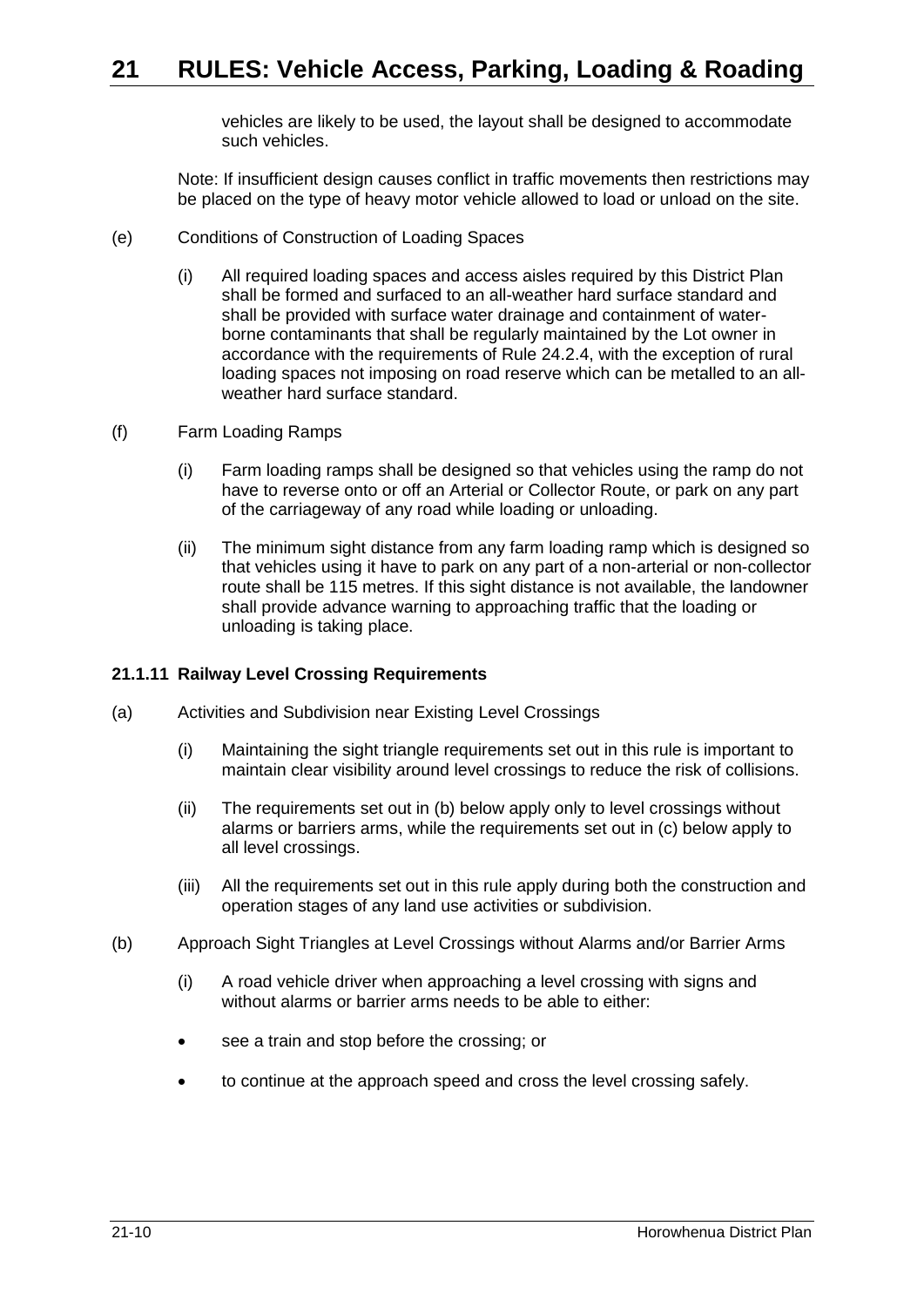(ii) No new visual obstructions are permitted within the approach sight triangles (shaded areas) shown diagrammatically in Diagram 1, irrespective of whether any visual obstructions already exist. The required sight triangles to achieve this are 30 metres from the outside rail (approach distance along road) and 320 metres along the railway track.



#### **Diagram 1: Approach Sight Triangles For Level Crossings**

#### (c) Restart Sight Triangles for all Level Crossings

A road vehicle driver when stopped at the level crossing needs to be able to see far enough along the railway to be able to start off, cross and clear the level crossing safely before the arrival of any previously unseen train.

(i) No new visual obstructions are permitted within the restart sight triangles (shaded areas), shown diagrammatically in Diagram 2, irrespective of whether any visual obstructions already exist. The restart sight triangle is measured 5 m back from the outside rail and distance C is specified in the table below depending on the type of control.

#### **Diagram 2: Restart Sight Triangles for Level Crossings**

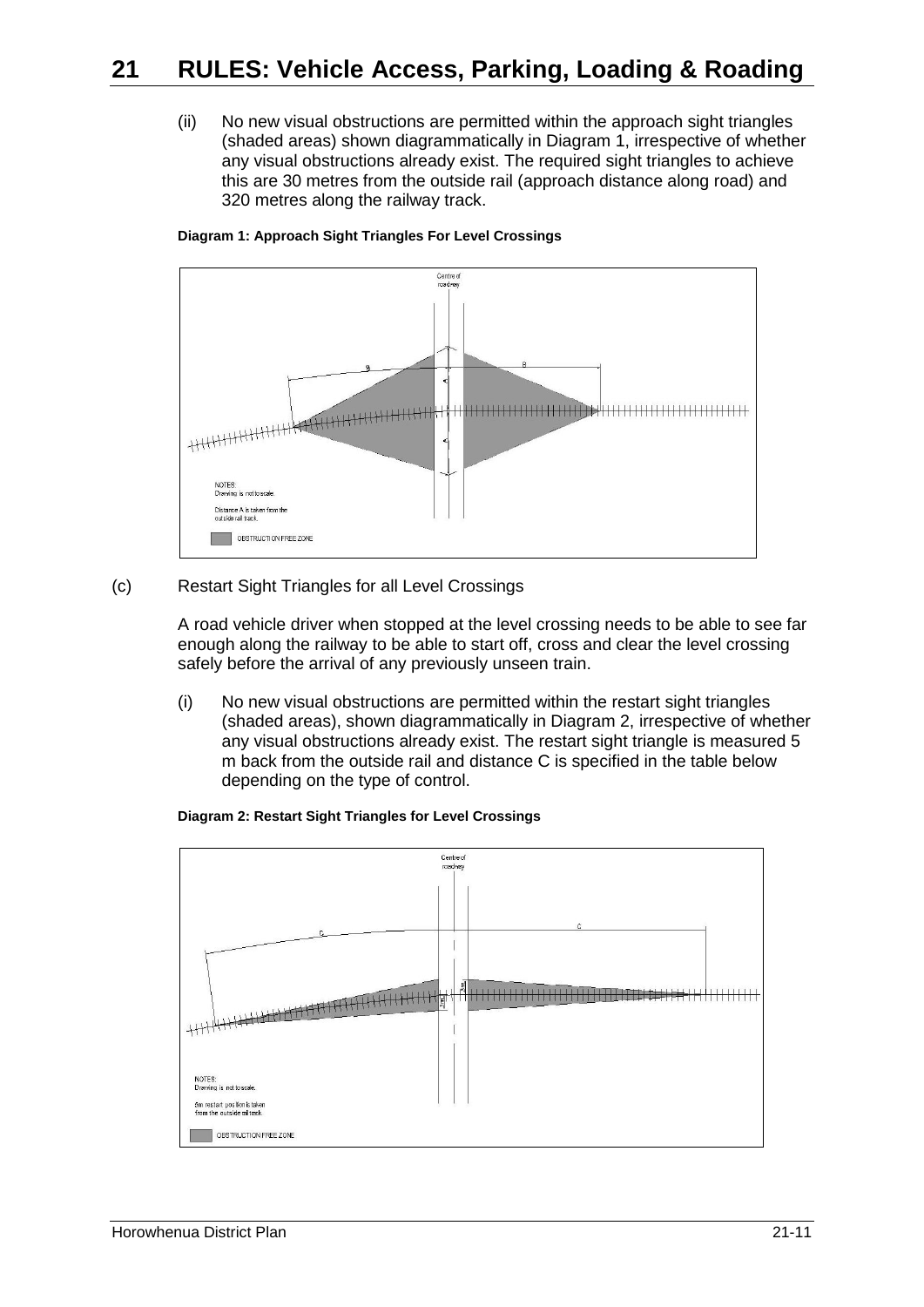| Table 21-5 Required Restart Sight Distances for Level Crossings |  |
|-----------------------------------------------------------------|--|
|-----------------------------------------------------------------|--|

| Required approach visibility along tracks C (m) |                    |                       |  |
|-------------------------------------------------|--------------------|-----------------------|--|
| <b>Signs only</b>                               | <b>Alarms only</b> | Alarms and boom gates |  |
| 677 m                                           | 677 m              | 60 m                  |  |

Notes:

- 1. The dimensions in Diagrams 1 and 2 apply to a single set of rail tracks only. For each additional set of tracks, add 25 metres to the along-track distance in Diagram 1, and 50 metres to the along-track distance in Diagram 2.
- 2. All figures are based on the sighting distance formula used in NZTA Traffic Control Devices Manual 2008, Part 9 Level Crossings. The formulae in this document are performance based. However, for the purpose of this rule, the parameters are fixed to enable easy application. The parameters used are:
	- $-$  A train speed of 110 kph and a single set of rail tracks
	- A vehicle approach speed of 20 kph
	- $-$  A fall of 8 % on the approach to the level crossing and a rise of 8 % at the level crossing
	- 25 metre design truck
	- $-$  90 $^{\circ}$  angle between road and rail.